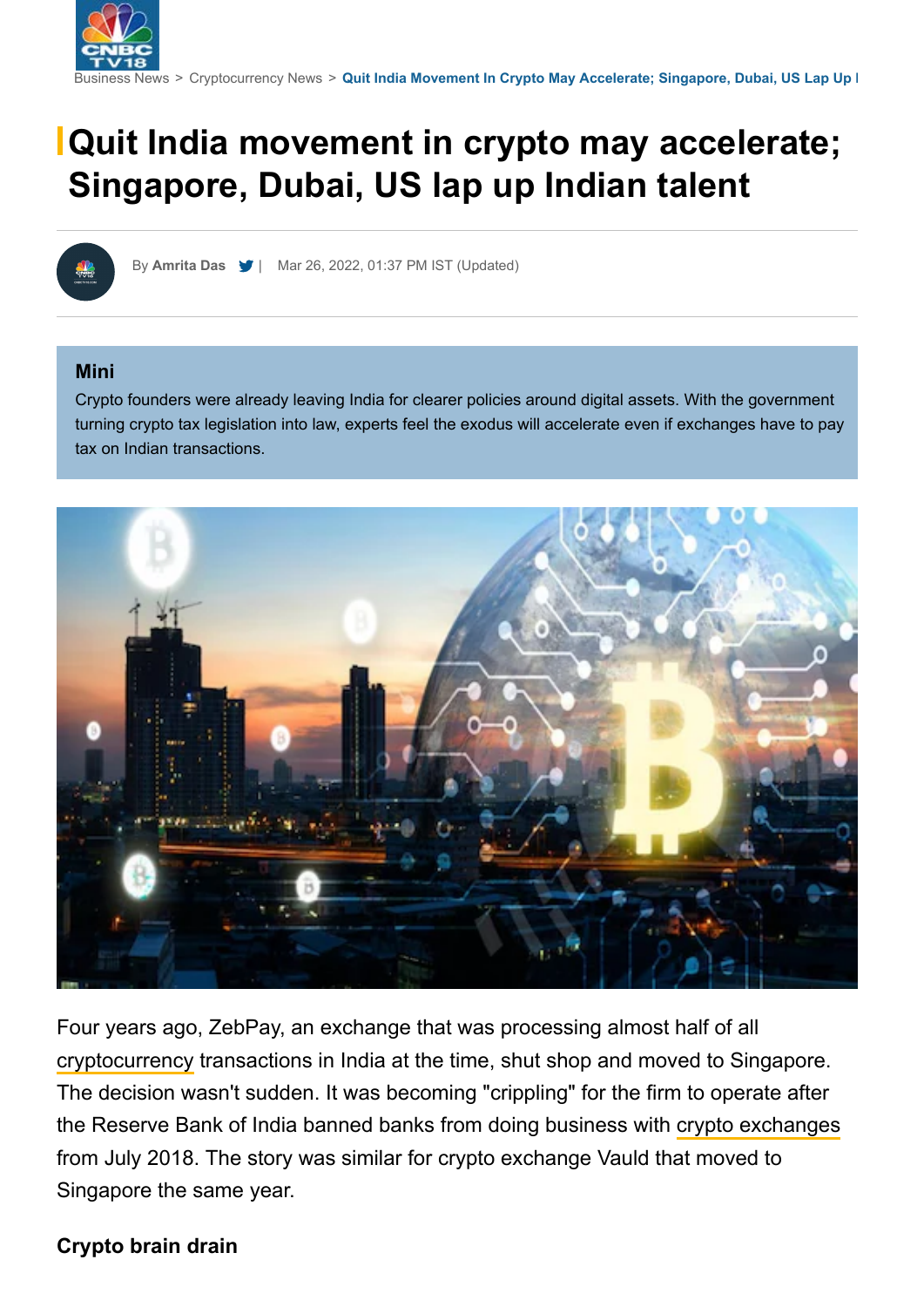Edul Patel, the co-founder of Mudrex, chose to set up his company in the US in 2019. And Sandeep Nailwal, who co-founded Polygon in 2017, relocated to Dubai in 2020. "The brain drain is absolutely crazy," Nailwal recently told Bloomberg from Dubai.

Many other Indian entrepreneurs—30 to 50 by some accounts—have taken their businesses to crypto-friendly jurisdictions, despite a steeper cost of setting up. The prolonged regulatory uncertainty and recent tax blows are not helping the community hold it out in India for much longer. And then the community heard RBI governor Shaktikanta Das saying even [tulips have more value](https://www.cnbctv18.com/market/rbi-chief-refers-to-tulip-mania-as-he-warns-against-crypto-here-are-the-biggest-market-bubbles-in-history-12456282.htm), and billionaire investor Rakesh Jhunjhunwala [seeking a ban](https://www.cnbctv18.com/market/currency/rakesh-jhunjhunwala-says-he-will-never-buy-bitcoin-calls-on-regulators-to-ban-cryptocurrency-in-india-8401221.htm).

# **Crypto tax legislation becomes law**

Finance Minister Nirmala Sitharaman [proposed](https://www.cnbctv18.com/economy/fm-interview-exclusive-crypto-asset-not-currency-unless-issued-by-rbi-regulatory-bill-possible-in-budget-session-12336802.htm) taxing crypto assets at 30 percent from April 1 during Budget 2022-23. She also proposed 1 percent TDS on payments towards virtual digital assets (VDAs) beyond Rs 10,000 in a year and taxation of such gifts in the hands of recipients from July 1.

On March 24, the government proposed tightening the taxation norms by disallowing the set-off of any losses with gains from other VDAs. The community had sought some relief on the tax front. However, the crypto tax legislation became a law on March 25 and amendments sought by the community were not accommodated.

## **Dubai, US, Singapore take early mover edge**

Several countries are still developing crypto frameworks. But Dubai, US, Mauritius, Singapore, and the Cayman Islands have had an early mover advantage in legalising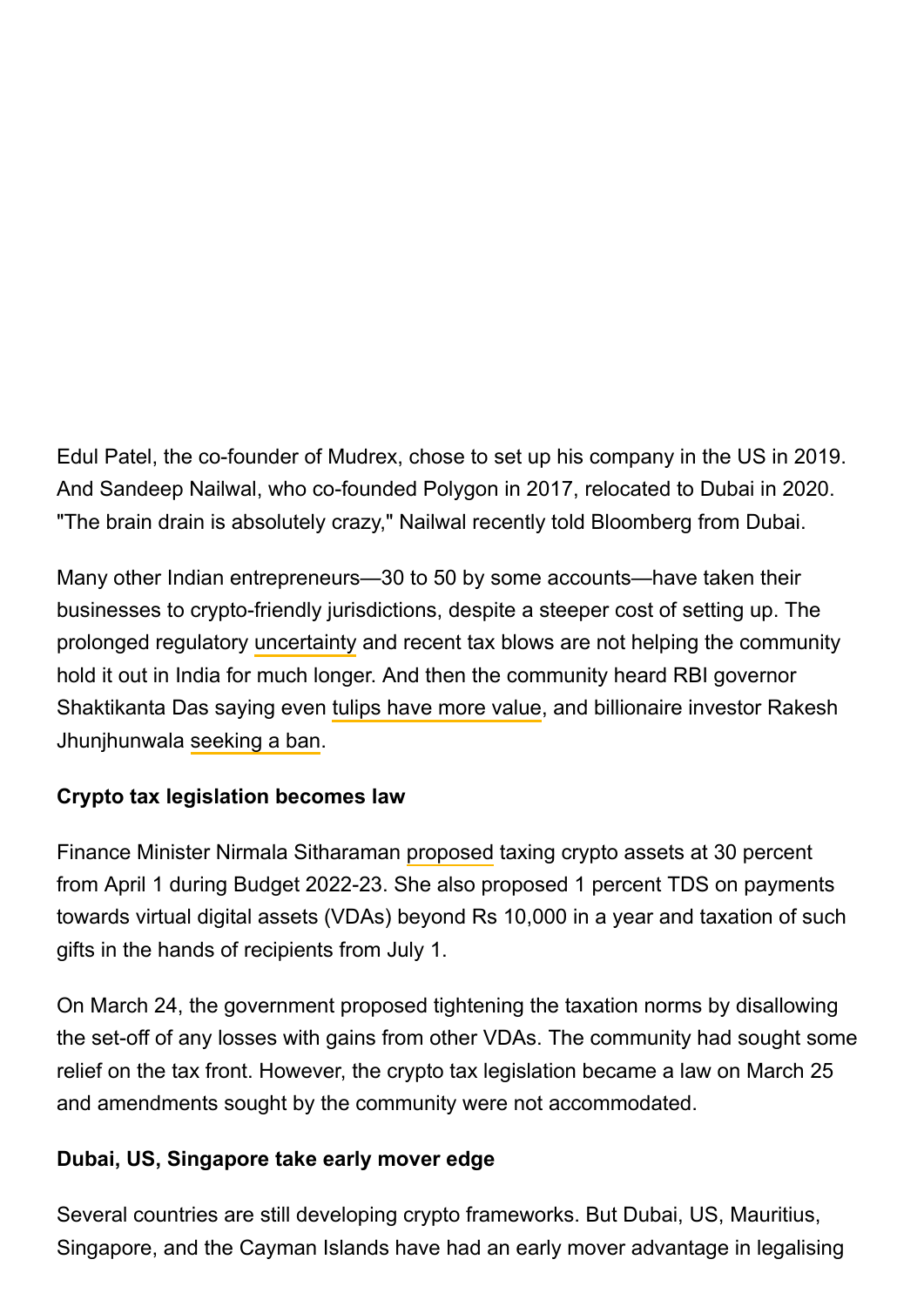cryptos. According to Shilpa Mankar Ahluwalia, partner and head-FinTech at Shardul Amarchand Mangaldas & Co, they have rules that apply to the issue and governance of such assets.

"The lack of clarity on what the crypto regulatory framework will look like is making investors rethink their decision to make India the base for launching crypto platforms and products," Ahluwalia told CNBC-TV18.

## **Blockchain developers moving abroad**

Even young blockchain developers are flocking to nations where their demand is high. BuyUCoin CEO Shivam Thakral told CoinDesk recently that more than 30 engineers left to work in countries like Dubai, US, and Singapore.

Vivek Belgavi, partner and FinTech leader, PWC, said the skillset of crypto is truly global, and companies are not hesitating to follow "work from anywhere and any country" employment.

"Right now, beyond geographies such as Singapore, Cayman Islands, etc., many Indian crypto companies, developers, and founders are trying to move to Dubai," Belgavi told CNBC-TV18. One selling point for Dubai, Belgavi said, is its "sandbox approach", something India lacks for crypto. "Dubai's proximity to India and transparent and friendly taxation regime also works," he said.

KritiGupta, an early-stage investor at Sequoia Capital, recently said that one in every four Web3 founders she met in Dubai in mid-March was not living in Dubai but were in the process of moving.

## **Work from anywhere**

Belgavi agreed. "Given the nature of the business, i.e. entirely virtual, such a (crypto tax) regime will surely drive business overseas. If the businesses continue here, with the tax burden, they will be unable to compete with the existing overseas exchanges. Hence, moving overseas will be a survival measure," he said.

Ahluwalia said that while India has indicated it is likely to permit some crypto use cases, there is too much uncertainty around what will and will not be allowed. She said the tax rules had imposed a high cost on transacting in VDAs, and is being viewed as a setback to the crypto economy and transactions in other digital assets such as NFTs (non-fungible tokens).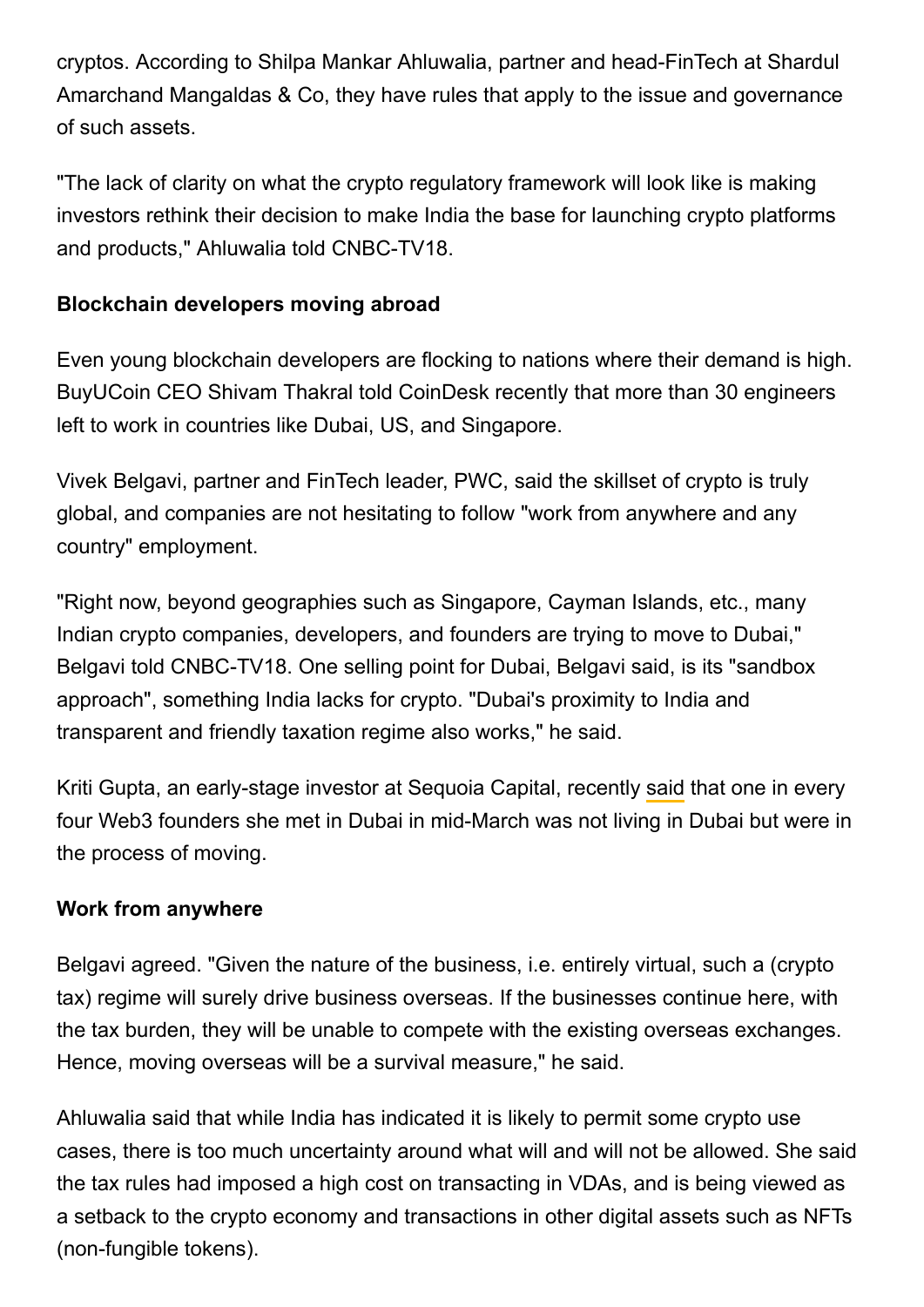### **What about taxes?**

Belgavi predicted some of the trade to also move to the peer-to-peer model. "Apart from denying tax revenues, this will accentuate the issue that some quarters in the government fear, i.e. lack of the ability to track the trade," Belgavi said. "And once you have well-known founders or startups move, it starts to attract many others, creating a community."

According to Indrajeet Sircar, legal and tax counselling worldwide at Nishith Desai Associates, offshore crypto exchanges may still be subject to certain taxes and levies in India. "These could include an equalisation levy, and obligations to withhold tax against payments made by Indian residents towards purchasing VDAs over such exchanges. There may also be implications under GST depending on how authorities view and classify the services of such exchanges," Sircar told CNBC-TV18.

#### **Investors left behind**

Still, clearer tax regulations and hope of raising investments have led to many founders and developers packing their bags. But Indian investors are in a spot as transacting at foreign crypto exchanges would not absolve them from the 30 percent tax liability in India. According to Kshitij Purohit, lead of commodities and currencies, CapitalVia Global Research, there are currently no signs that investors are exiting the crypto market.

"Nevertheless, because taxes are greater than expected, investors are lowering their positions before April 1," Purohit told CNBC-TV18. "Due to the global uncertainties, the equity market is currently at a favourable valuation, and investors are looking to take safe bets. Russia is one of the most important hubs for cryptocurrency mining, and since the war broke out, the country has been subjected to a slew of sanctions, prompting investors to sell their crypto holdings."

Arjun Vijay, co-founder and chief operating officer of Giottus Cryptocurrency Exchange, said white papers of Bitcoin or Ethereum are written with considerable thought and well-defined use cases and investing in them shouldn't be considered gambling. "Such a treatment will push the crypto community away from India, lead to loss of tax revenues to the exchequer, and stymie the growth of local crypto businesses," Vijay said.

#### **Will India be able to reverse this brain drain?**